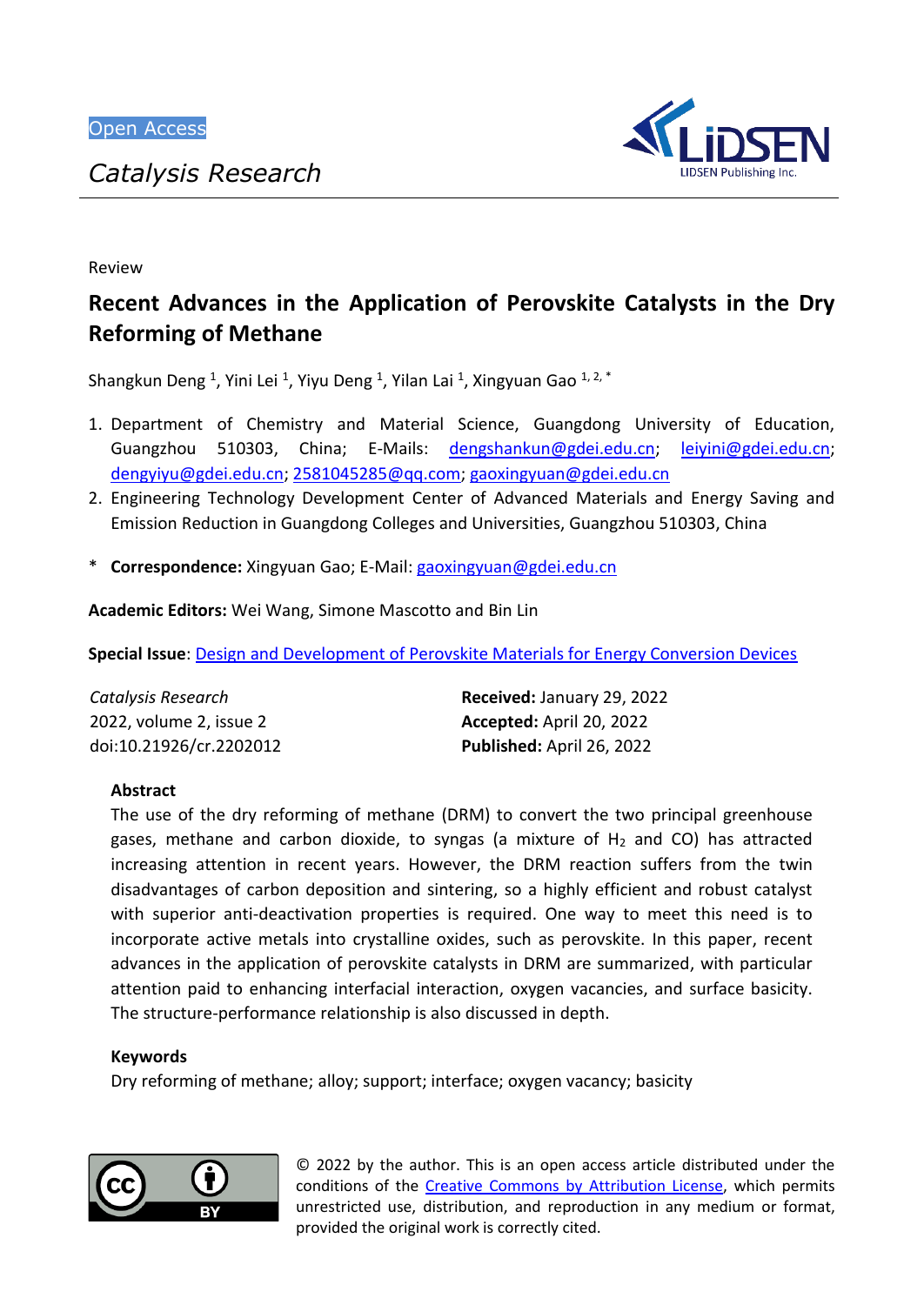#### **1. Introduction**

Emissions of greenhouse gases arising from the rising use of fossil fuels have caused, and continue to cause, serious damage to natural ecosystems, such as rising sea levels, drought, and increasingly-frequent storms [1-13]. In the search for an alternative clean energy source, hydrogen has emerged as the most promising candidate due to its only by-product being H<sub>2</sub>O, its carbonfree nature, and high energy density. At the same time, in the search for ways to recycle greenhouse gases, the dry reforming of methane (DRM) has attracted a great deal of attention as, through its use, -after a downstream reaction (e.g., water-gas shift reaction) or membrane separation, pure hydrogen can be generated [14-34]. In addition, the syngas produced during DRM (consisting of  $H_2$  and the other DRM reaction product CO) can be used to synthesize other value-added chemicals through methanol production and the Fischer-Tropsch process [35-43].

However, due to the endothermic nature and high carbon content of dry reforming, metal sintering at a high temperature and coke formation deteriorate the performance of current DRM catalysts [44-56]. To combat these issues, high thermal stability and relatively low-cost perovskitetype oxides have been utilized as catalyst precursors or supports to enhance metal-support interaction (MSI) and tune the surface properties [57-60]. In addition, the perovskite structure can be partially replaced by other cations, generating a change in oxidation state and improving the redox properties [61]. Yadav et al. [62] synthesized LaNi $_{0.75}$ Ce $_{0.05}Zr_{0.20}O_3/8MgO-SiO_2$  to improve DRM conversion efficiency, reduce carbon deposition and improve catalyst stability through enhanced MSI and strong basicity. In contrast, Alenazey et al. [63] prepared a CeCo<sub>x</sub>Ni<sub>1-x</sub>O<sub>3+6</sub> perovskite catalyst by the sol-gel method that showed excellent catalytic performance for DRM due to the atomic-level mixing of metal ions and strong redox properties.

In this paper, we review recent developments in the use of perovskite structures in the preparation of catalysts for DRM and the study of the structure-performance relationship based on interface engineering, oxygen defects, and surface basicity.

#### **2. Reaction Mechanism**

The four key steps in the DRM reaction can be listed as:

- a) Adsorption of  $CH_4$  and  $CO_2$ .
- b) Activation of the reactants.
- c) Surface reactions to produce intermediates and products.
- d) Desorption of products (e.g., CO,  $H_2$ ,  $H_2O$ ).

Eqn. 1 shows the main DRM reaction. This reaction is usually accompanied by a reversed watergas shift reaction (Eqn. 2), realizing an H<sub>2</sub>/CO ratio of less than 1 [64]. In contrast, carbon monoxide will undergo a disproportionation reaction (Boudouard reaction (Eqn. 3)) to produce carbon. The decomposition of methane also occurs (Eqn. 4), leading to carbon formation that clogs the active sites of the catalyst, inhibiting catalyst activity [16]. However, in the presence of rapid adsorption and activation of  $CO<sub>2</sub>$ , carbon species might instead be gasified through the reverse Boudouard reaction to form CO. In the presence of perovskite, oxygen mobility and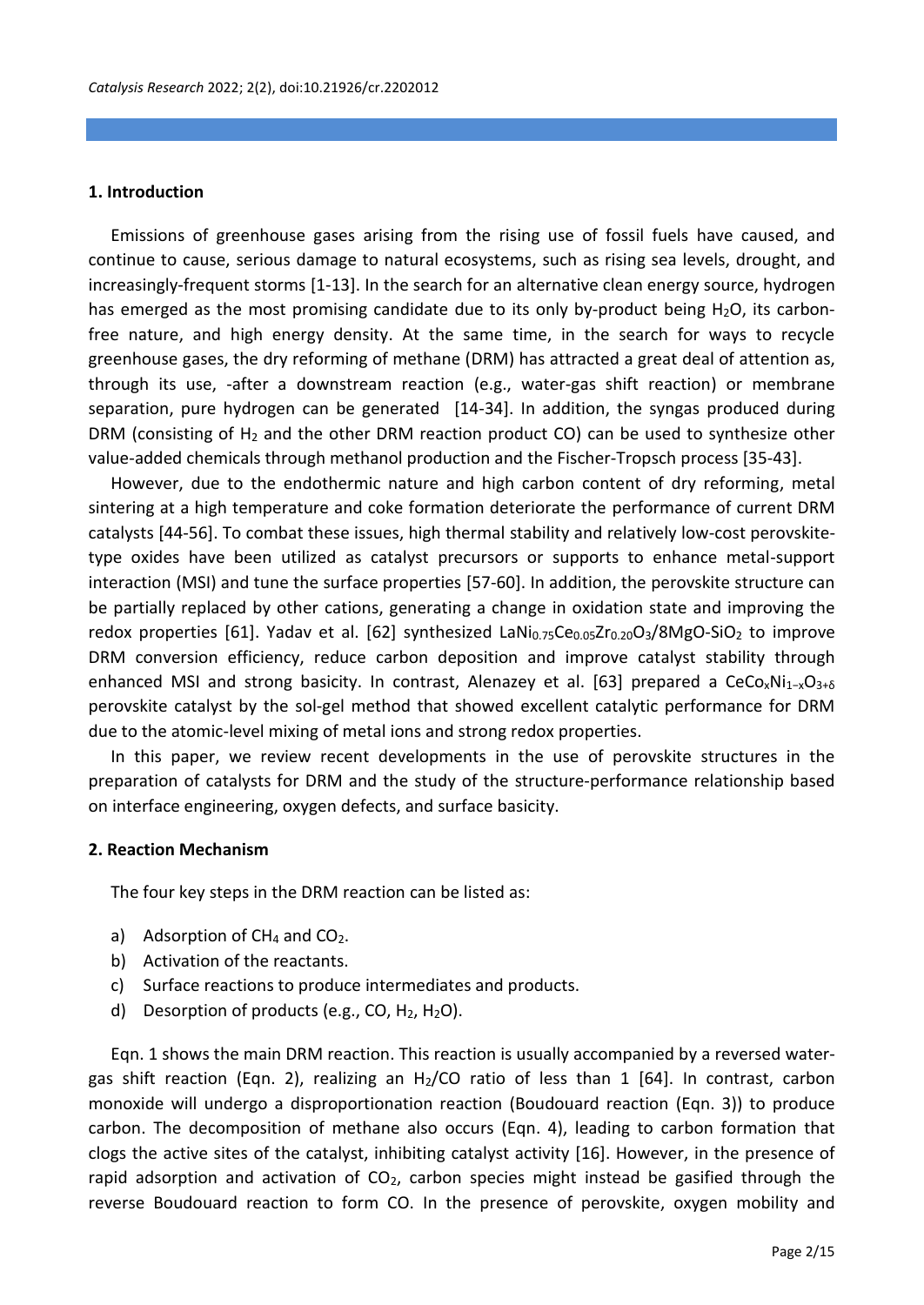surface oxygen concentration will be enhanced along with the migration of lattice oxygen, and an increase in oxygen defects and lattice distortion, thereby promoting the conversion of the carbon and CH<sub>x</sub> species into gaseous products (Eqns. 5-9). The adsorption and activation of CO<sub>2</sub> is also promoted at the oxygen defects, releasing oxygen radicals to oxidize the carbon deposits and produce CO (Eqn. 10). However, excessive amounts of oxygen vacancies may consume  $H_2$  and generate H<sub>2</sub>O as a side product, which lowers the H<sub>2</sub> selectivity of the DRM reaction (Eqns. 11 and 12).

$$
CO2 + CH4 \rightarrow 2H2 + 2CO
$$
 (1)

$$
CO2 + H2 \rightarrow H2O + CO
$$
 (2)

$$
2CO \to CO_2 + C \tag{3}
$$

$$
CH_4 \to C + 2H_2 \tag{4}
$$

$$
CH_4 + 2^* \rightarrow CH_3^* + H^* \tag{5}
$$

$$
CH_3^* + ^* \to CH_2^* + H^* \tag{6}
$$

$$
CH_2^* + ^* \to CH^* + H^* \tag{7}
$$

$$
CH^* + ^* \rightarrow C^* + H^* \tag{8}
$$

$$
C^* + O_x \to CO + O_{x-1} + * \tag{9}
$$

$$
CO_2 + O_{x-1} \to O_x + CO \tag{10}
$$

$$
4H^* \to 2H_2 + 4^* \tag{11}
$$

$$
H_2 + O_x \to O_{x-1} + H_2O \tag{12}
$$

## **3. Interface Engineering**

Due to carbon deposition and metal sintering, metal catalysts tend to be unstable in hightemperature reactions. Enhancing the interface interaction through, for example, the formation of alloys, or the adjustment of the MSI, is a promising strategy for improving catalytic activity [65].

#### *3.1 Alloys*

Studies have shown that, when using perovskite oxides as a precursor, Ru or Fe partially replace the A&B position of the ABO $_3$  structure to form alloy particles. For example, when LnFeNi(Ru) $O_3$  perovskite was adopted as a catalyst precursor for DRM, the formation of Ni-Fe-Ru alloy was found to inhibit the agglomeration of Ni clusters and prevented coking, greatly improving the catalytic activity and stability [66]. While Joo et al. introduced Fe into the layered perovskite structure PrBaMn<sub>1.7</sub>Co<sub>0.1</sub>Ni<sub>0.2</sub>O<sub>5+6</sub>, resulting in many Co-Ni-Fe ternary alloy nanoparticles forming by topological exsolution. As shown in Figures 1(a) and 1(b), under the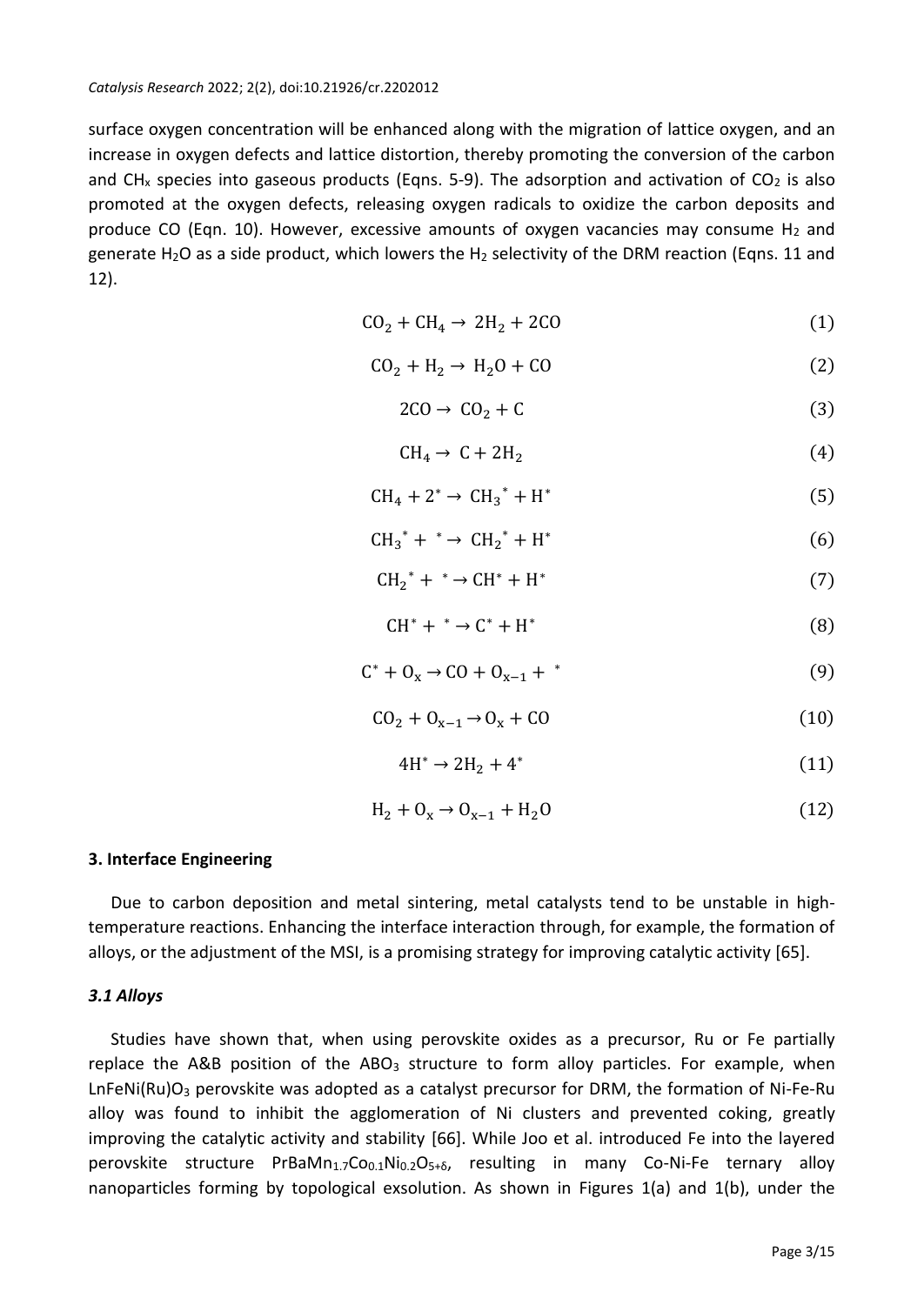catalysis of ternary alloys, the consumption rates of  $CO<sub>2</sub>$  and CH<sub>4</sub> were increased by around 108.7% and 84.8%, respectively, at 900 °C. While Figure 1(c) shows that PrBaMnCoNi-15-Fe maintained excellent activity and stability even after a 350-h operation at 750 °C. According to a density functional theory (DFT) calculation, the enhanced performance of the ternary alloy sample could be attributed to the d-band center upshift and the weakened bond strengths of  $CH_4$  and  $CO_2$  [67].



**Figure 1** Catalytic properties of PrBaMnCoNi-15-Fe for the consumption of (a)  $CO<sub>2</sub>$  and (b) CH4. (c) Stability test for the PrBaMnCoNi-15-Fe at 750 °C. Reproduced with permission: © 2021, Elsevier. [67].

In addition to the formation of ternary alloys, binary alloys derived from the perovskites have also been shown to benefit DRM activity. Touahra et al. [68] prepared LaCuCoO<sub>3</sub> perovskite catalysts using a citric acid-gel method and showed that after Cu partially replaced Co, the formation of a Cu-Co alloy effectively inhibited the formation of carbon, the agglomeration of active phases, and the reoxidation of CO. As well as Cu-Co alloys, Fe-Ni alloys produced from perovskites have been widely studied for DRM reactions due to their high efficiency and low cost. Shah et al. [69] manipulated the properties of -Fe-Ni alloy nanoparticles by changing the La/Fe ratio in Ni-doped LaFeO<sub>3</sub> and found that, with an optimal La/Fe ratio of 1:0.9, a larger surface area and enhanced basicity were achieved, promoting  $CH_4$  and  $CO_2$  adsorption and activation, while the redox properties of the Fe ions facilitated coke removal. A relatively stable conversion over 24 h operation was achieved with only 2.1 wt% carbon content. The degree of Fe-Ni synergy is determined by the Ni amount in the perovskite precursors. When (La0.75Sr0.25)(Cr0.5Fe0.35Ni0.15)O3 was used in the preparation of Fe-Ni alloys, the oxygen defects were found to be more abundant with the increasing Ni loading, which possibly resulted from the intensified reduction of Fe<sup>3+</sup>/Fe<sup>4+</sup>. Owing to the surface Fe-Ni alloy nanoparticles, a high methane conversion of 72% was obtained in this study, outperforming the pristine perovskite catalyst by 20 times [70]. To facilitate alloy formation, highly reducible support is favored - for example, compared with the less reducible strontium titanium ferrite (STF), which only produced a small degree of nickel--iron alloying,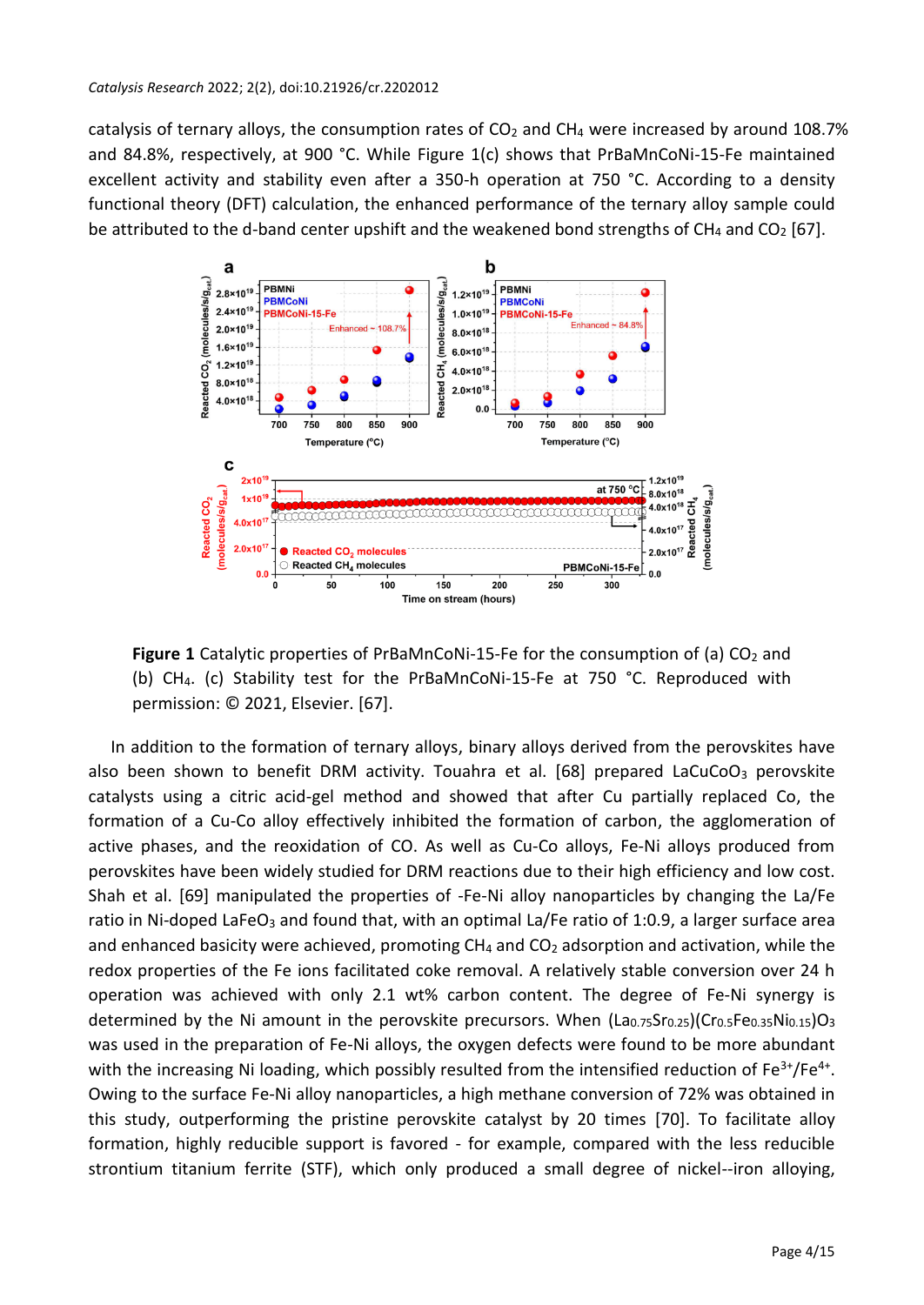lanthanum strontium ferrite (LSF) was found to be more reducible, and the alloying degree was correspondingly higher [71].

#### *3.2 Metal-support Interaction*

A strong MSI can also stabilize the active phase of a catalyst, greatly improving catalytic activity. Figueredo et al. [72] adopted nickel as the active metal and LaAlO<sub>3</sub> as the support for DRM and compared the performance of their catalysts with that of commercial  $\alpha$ -Al<sub>2</sub>O<sub>3</sub>. Their results showed that the perovskite support enhanced the catalytic stability at both a high and low gas hourly space velocity (GHSV) (Figures 2(a) and 2(b)). Through the strengthened interaction between the Ni and LaAlO<sub>3</sub>, the improved activity could be attributed to the generation of voids or channels between the NiO particles or supports, resulting in increased pore volume and average pore size. In addition, due to the presence of NiO, carbon nanotubes were formed on the surface of the catalyst, which enhanced metal dispersion and exposure to the reactants, thus, maintaining the catalytic stability (Figure 2(c)). Bimetallic catalysts supported on perovskite structures have also been developed. To improve the stability and activity of the catalyst, Kim et al. [73] introduced Co and Mn into a LaNiO<sub>3</sub> perovskite. They showed that the addition of Mn strengthened the Ni-La<sub>2</sub>O<sub>3</sub> interaction without blocking the Ni sites. While the immediate removal of cokes by the Mn species favored CO formation between the O on the support and C on the metal surface.



**Figure 2** Stability tests in the DRM reaction in terms of the (a) H<sub>2</sub> and (b) CO yields with different GHSV. (c) Schematic illustration of the growth of carbon nanotubes on the surface of Ni/LaAlO<sub>3</sub>. Reproduced with permission: © 2018, Elsevier. [72].

To improve dispersion, perovskite catalysts can also be supported on oxides. For example, mesoporous SiO<sub>2</sub> has been used as the support for LaNiO<sub>3</sub>, and the dispersal of the perovskite through the  $SiO<sub>2</sub>$  pores did not destroy the mesoporous structure. Moreover, the migration of nickel clusters on the supported perovskite was restricted due to the strong anchoring effect,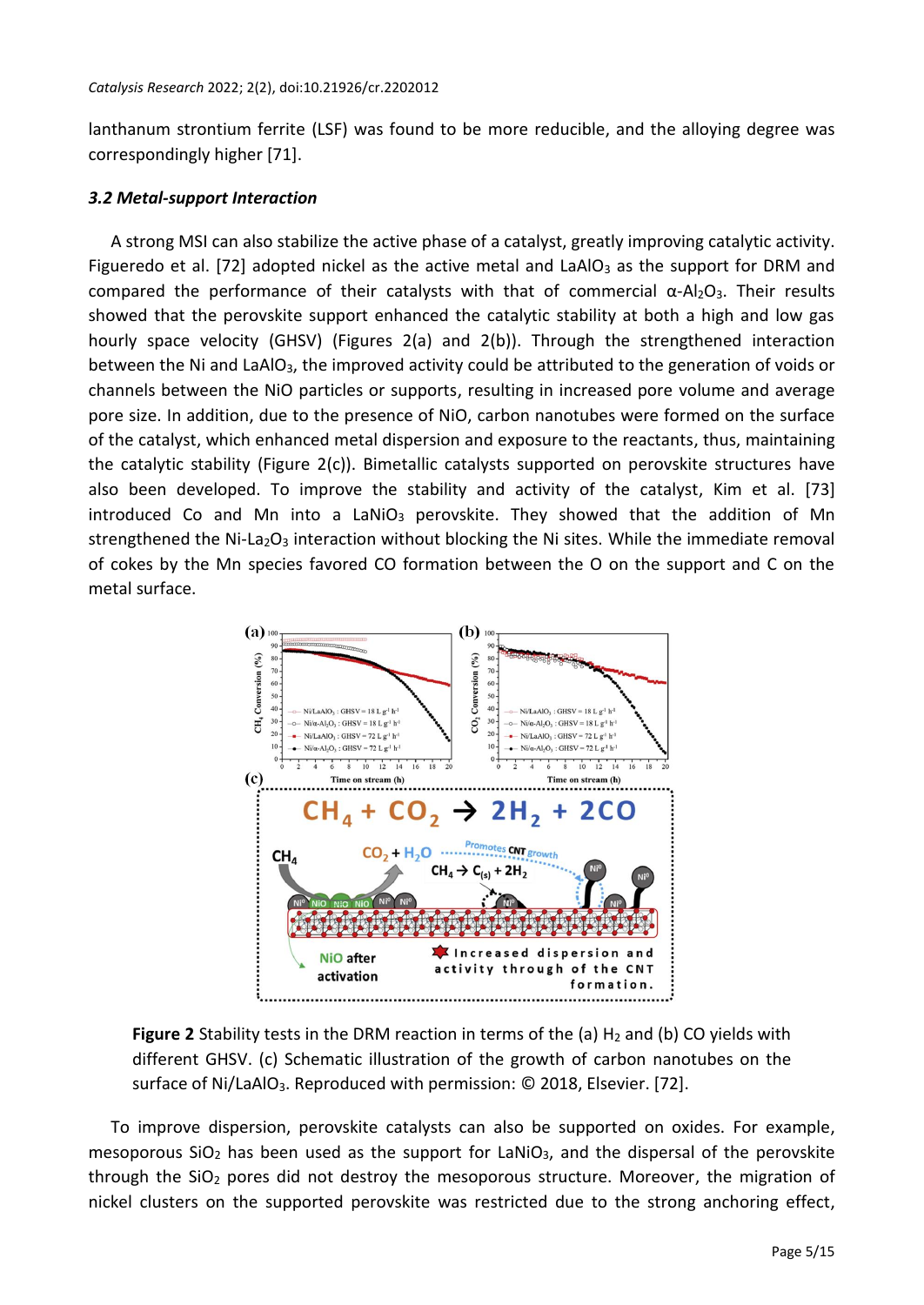which greatly improved the long-term catalytic stability [58, 74].  $Al_2O_3$  and CeSiO<sub>2</sub> have also been used as supports for perovskite catalysts [75]. In-situ XPS experiments under DRM reaction conditions showed that  $CO<sub>2</sub>$  oxidized the metallic nickel particles in an Al<sub>2</sub>O<sub>3</sub>-supported catalyst. While the use of a  $CESiO<sub>2</sub>$  support limited the oxidation of the metal active phase. Raman spectroscopy and thermogravimetric analysis also showed that the LaNiO<sub>3</sub> supported on CeSiO<sub>2</sub> better suppressed carbon deposition than both  $Al_2O_3$ -supported LaNiO<sub>3</sub> and pristine LaNiO<sub>3</sub> (Figure 3). This was attributed mainly to the high oxygen storage capacity of CeSiO<sub>2</sub>, which reacted to the presence of carbon and kept the catalyst surface free of carbon-containing residues.



**Figure 3** (a) Raman spectrum of the three catalysts after reaction (I) LaNiO<sub>3</sub> (II) LaNiO<sub>3</sub>/Al<sub>2</sub>O<sub>3</sub>, and (III) LaNiO<sub>3</sub>/CeSiO<sub>2</sub>. (b) TPO profiles of the catalysts after a DRM reaction at 1073 K. Reproduced with permission: © 2018, Elsevier. [75].

# **4. Oxygen Vacancy**

Oxygen vacancies promote  $CO<sub>2</sub>$  adsorption, accelerate the migration of oxygen atoms and enhance the anti-coking property of the host catalyst [76]. In recent studies, transition metals, rare earth metals, and alkaline earth metals have been doped into the A and B sites of perovskite catalysts to tune the concentration of oxygen vacancies [72, 77]. When alkaline earth metals were doped to the perovskite for DRM reaction, surface oxygen vacancies were seen to be produced due to the resulting valence state imbalance, facilitating  $CO<sub>2</sub>$  adsorption and dissociation into oxygen radicals, which gasifies the carbon species generated from the decomposition of CH<sub>4</sub> [78]. When  $La_2Zr_{1.44}Ni_{0.56}O_{7-d}$  was partially replaced by Sr and Ca in the A site, the higher concentration of oxygen vacancy was seen to restrict the growth of Ni particles, while the mechanism of carbon reverse growth was used to explain the anti-coking ability. However, it was suggested that the shielding effect of  $ZrO<sub>2</sub>$  might lower the surface oxygen vacancy amount [79]. As well as alkali earth metals, the rare earth metal Ce was found to be able to partially replace at the A site of the LaNi<sub>0.5</sub>Fe<sub>0.5</sub>O<sub>3</sub> perovskite. The redox cycle of Ce<sup>3+</sup> and Ce<sup>4+</sup> rendered CeO<sub>2</sub> a good oxygen storage material, promoting both coke removal and high conversions in the DRM reaction [80]. In addition, transition metals have been added into perovskites to generate oxygen vacancies. Different from alkaline earth metals-doped perovskites, where lattice oxygen migration is only promoted when the perovskite structure is maintained, perovskite structures containing transition metals still possess oxygen defects and oxygen storage capacity even after the decomposition of perovskites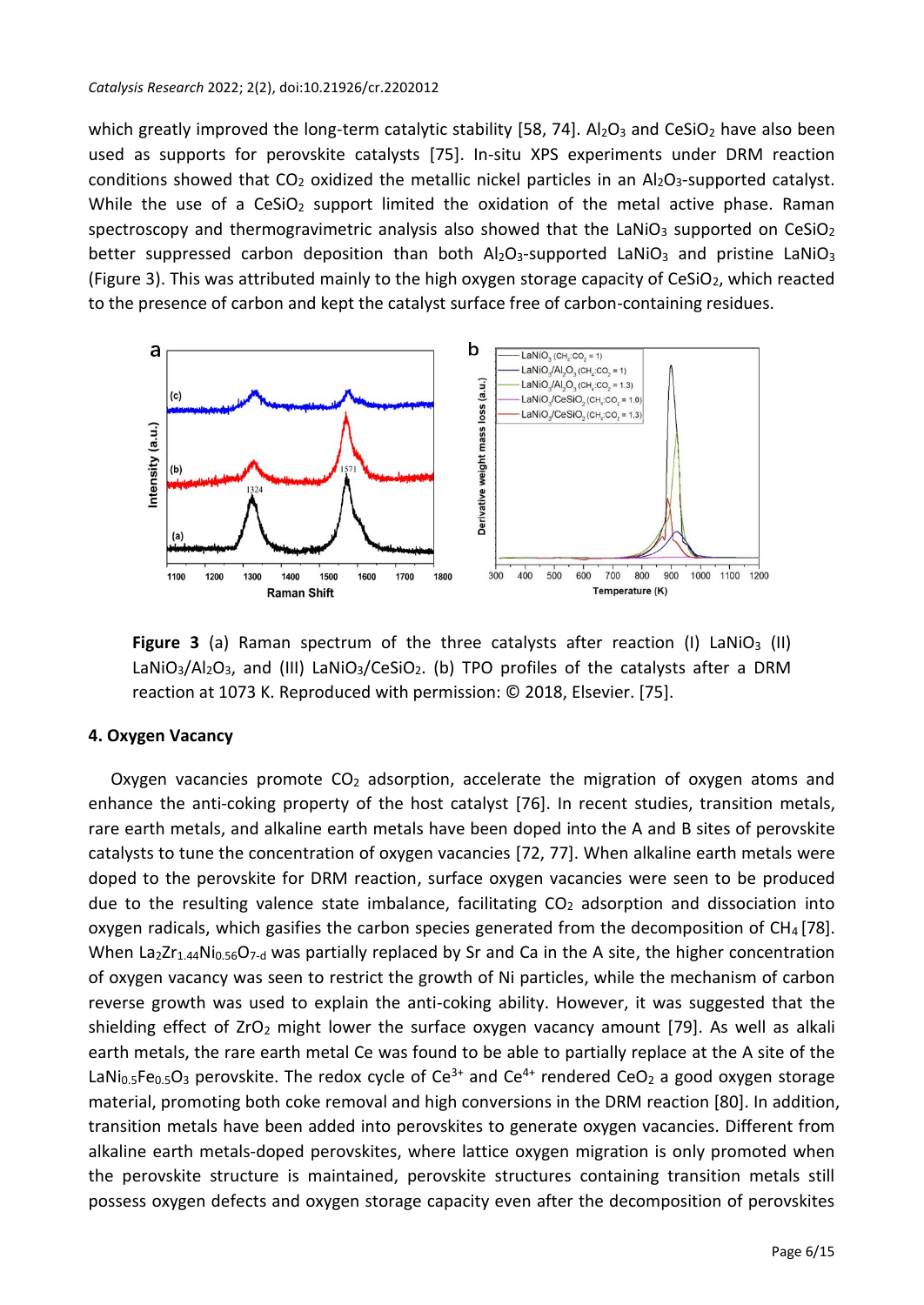into pure metals and single metal oxides under the reductive and reaction conditions, facilitating  $CO<sub>2</sub>$  activation and carbon elimination. Shahnazi et al. synthesized LaNiMnO<sub>3</sub> (LNM) perovskite by ultrasonic spray pyrolysis, in which the substitution of Mn on the perovskite increased the specific surface area, pore size, and pore volume, leading to higher oxygen mobility, which reduced carbon deposition and transformed the carbon structure from a whisker to the amorphous type. As shown in Figure 4(a), the partial substitution of Ni by Mn enhanced the monoatomic oxygen vacancy (O<sup>-</sup>) on the surface, which is reflected by the much higher peak intensity at 300-500 °C. As a result, the carbon deposition was greatly inhibited, as shown by the Raman spectroscopic results (Figure 4(b)). As it can be seen, the peak corresponding to ordered carbon sheets at 1583 cm<sup>-1</sup> was absent with the addition of Mn; moreover, the amorphous carbon phase (the peak at around 1300 cm-1 ) was considerably reduced due to the oxygen vacancies and mobility promoted by the redox cycle of  $Mn^{4+}/Mn^{3+}$  [81].



**Figure 4** (a) O<sub>2</sub>-TPD of fresh LNM, and (b) Raman spectra of the spent LNM catalysts after a 10 h DRM reaction at 750 °C. Reproduced with permission: © 2017, Elsevier. [81].

Another transition metal, Fe, has also proven effective in adjusting the number of oxygen defects in perovskite structures. Das et al. [64] developed  $La<sub>0.9</sub>Sr<sub>0.1</sub>NiO<sub>3</sub>$  perovskites with a partial replacement of Ni by Fe. Owing to the redox cycle between the  $Fe^{3+}/Fe^{4+}$  ions and NiFe alloys, the reversible formation and decomposition of the perovskite structure were realized, accompanied by the capture and release of oxygen, enabling a coke-resistant and stable DRM process. Similar to the case with the non-noble transition metals, Sr<sub>0.92</sub>Y<sub>0.08</sub>Ti<sub>0.98</sub>Ru<sub>0.02</sub>O<sub>3+</sub><sub>/−</sub><sub>6</sub> (SYTRu) was synthesized when the noble metal Ru was doped in the SYT perovskite lattice. The shift of the oxygen p-band to the Fermi level indicated a weaker Ru-O bond than the O-Ti bond, generating lower formation energy of oxygen vacancies and a higher concentration of surface oxygen, which presented a high activity in the DRM reaction [82].

# **5. Surface Basicity**

In a perovskite catalyst, optimized basicity strengthens  $CO<sub>2</sub>$  adsorption [83, 84]. Ruan et al. [85] doped Si into a LaAl<sub>0.25</sub>Ni<sub>0.75</sub>O<sub>3</sub> perovskite to modify the structure and improve the surface basicity, facilitating  $CO<sub>2</sub>$  adsorption and activation, which improved the conversion efficiency and carbon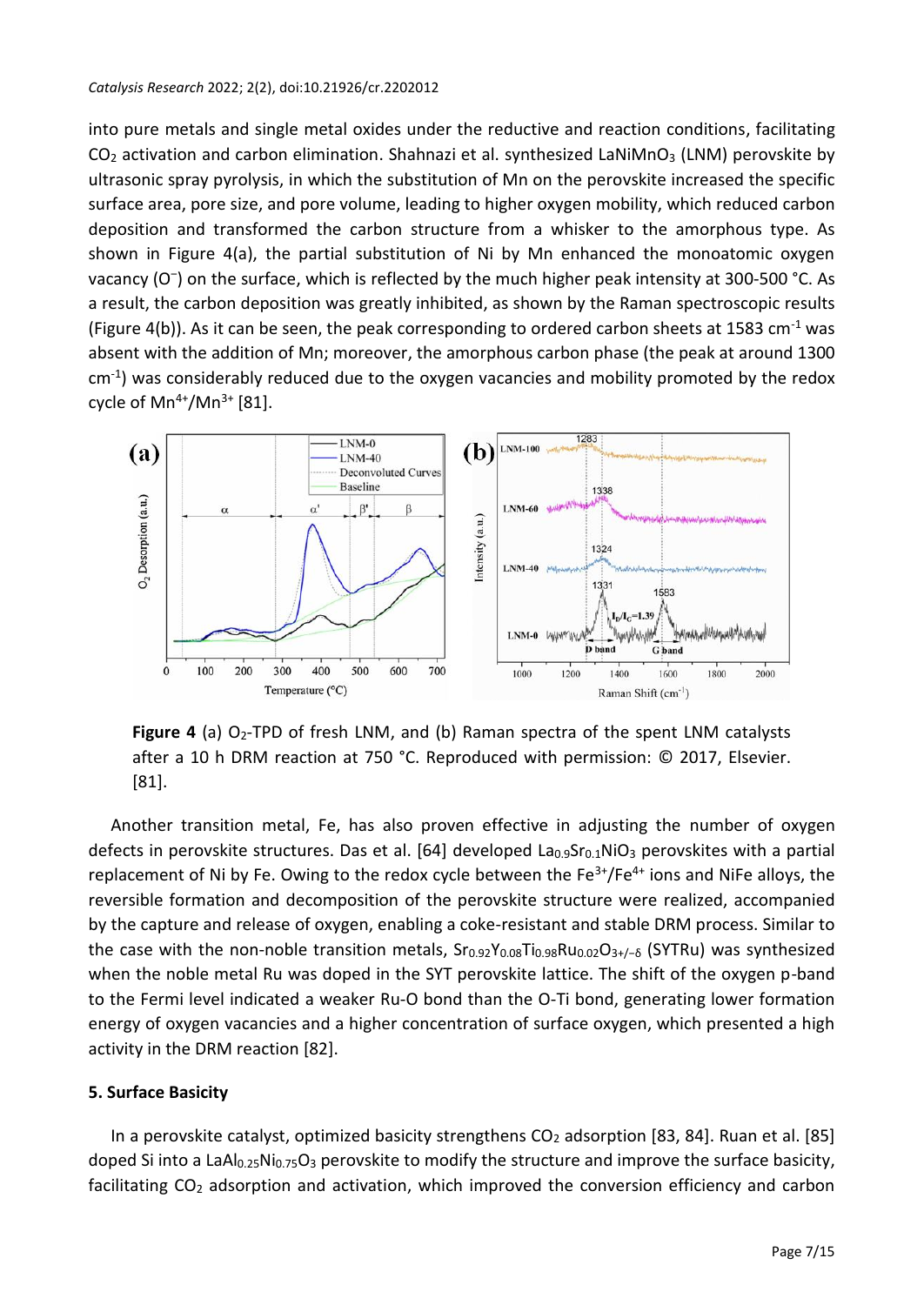elimination. As well as the use of Si, Sr and Ni have also been added into the LaCrO<sub>3</sub> perovskite structure. The basicity was enhanced due to the presence of Sr, promoting the adsorption and dissociation of  $CO<sub>2</sub>$  at the basic sites during the DRM reaction [86]. Figure 5 shows the  $CO<sub>2</sub>-TPD$ profiles of R-80, R-71, R-62 and R-53 catalysts  $(La_{0.8}Cr_{0.85}Ni_{0.15}O_3, La_{0.7}Sr_{0.1}Cr_{0.85}Ni_{0.15}O_3,$  $La<sub>0.6</sub>Sr<sub>0.2</sub>Cr<sub>0.85</sub>Ni<sub>0.15</sub>O<sub>3</sub>$  and  $La<sub>0.5</sub>Sr<sub>0.3</sub>Cr<sub>0.85</sub>Ni<sub>0.15</sub>O<sub>3</sub>$  respectively). Two desorption peaks can be observed near 300 and 650 °C, corresponding to  $CO<sub>2</sub>$  desorption from the weak and strong basic sites of the catalyst. Since the amount of  $CO<sub>2</sub>$  desorbed was directly related to the basicity, the higher peak intensities of  $CO<sub>2</sub>$  desorption for R-53 indicated the promotional effect of the presence of Sr on the surface alkalinity. Sr and Ca have also been added into the LaNi $_{0.5}Fe_{0.5}O_3$ perovskite structure. Both modified perovskite catalysts exhibited a considerably larger  $CO<sub>2</sub>$ desorption peak than the pristine one, suggesting much stronger basicity. Due to the stronger alkalinity of Sr compared to Ca, the desorption temperature of the Sr-doped sample shifted to a higher region than the Ca-doped one, which enabled a higher conversion for the Ca-doped catalyst below 800 °C (e.g., 58.7% vs 51.5% CH<sub>4</sub> conversions at 750 °C).

The promotional effect of adding alkali earth metals on coke removal is the result of the basic oxide reacting with CO<sup>2</sup> to form carbonates or oxocarbonates, which oxidized the carbon to form a metal oxide and CO [84]. Thus, the existence of  $Sm_2O_3$  in the  $SmCO_3$  perovskite catalyst was the origin of the improved basicity, promoting  $CO<sub>2</sub>$  adsorption and subsequent dissociation into oxygen radicals, which easily gasified the deposited carbon to produce CO [87]. However, in certain scenarios, the basicity may not be the dominant factor in the degree of carbon deposition. In the study of the use of  $La_{0.46}Sr_{0.34}Ti_{0.9}Ni_{0.1}O_3$  in the DRM reaction, the sample was reduced at lower temperatures (700 °C) and possessed a larger number of basic sites based on the higher peak intensity of  $CO<sub>2</sub>$  desorption. However, surprisingly, the coke formation on the catalyst was serious following the reaction [88].



**Figure 5** CO<sub>2</sub>-TPD profiles of the reduced catalysts. Reproduced with permission: © 2020, Elsevier. [86].

# **6. Conclusion and Prospect**

In this review, the recent progress in the application of perovskite catalysts in the DRM reaction is summarized, including the fields of interface engineering and enhancing oxygen vacancies and surface basicity. The interfacial force consists of metal-metal interactions in the alloys and the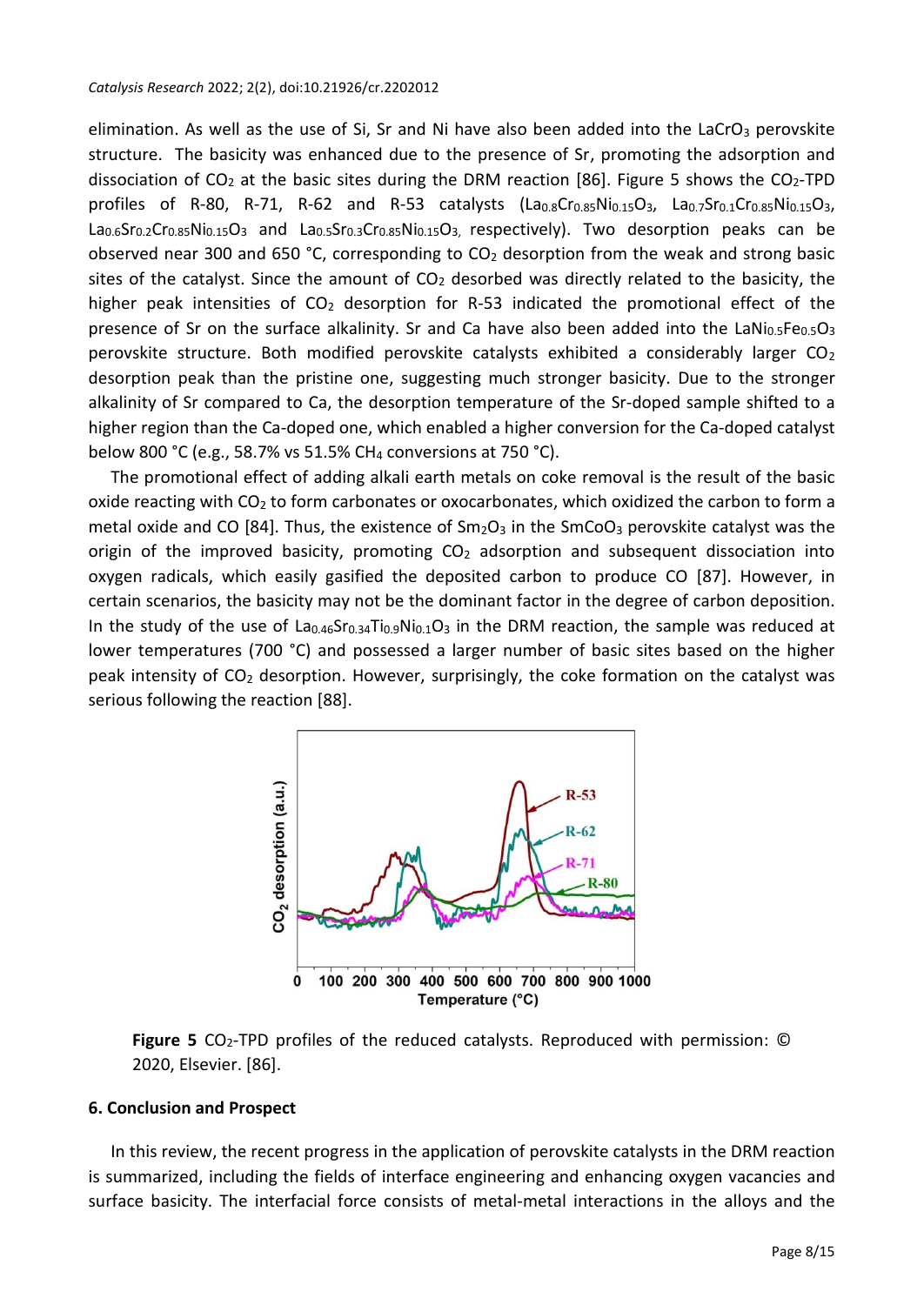metal-support interaction, both of which can improve the active phase dispersion. While the oxygen vacancies on the catalyst also affect the catalytic activity by accelerating the migration of oxygen atoms and improving the anti-coking ability. And the surface basicity of the catalyst is strongly related to  $CO<sub>2</sub>$  adsorption and activation, which enhances the conversion rate and coke removal in the DRM reaction.

Despite the progress made, there is still scope for improvement. For example, the loading of active sites derived from perovskite precursors is higher than for other precursors, which may intensify metal agglomeration and increase the cost. Advanced methods such as the impregnation of perovskite precursors onto mesoporous materials are promising solutions. Existing preparation methods for perovskites also need to be modified to satisfy industrial demand and other largescale applications. Ball-milling is a possible solution; however, the particle size and morphology that results from the use of this approach might be a concern for the conversion efficiency in the DRM reaction.

There is also scope for the application of machine learning to the systematic search for the ideal candidate for certain reactions, as the compositional elements and the corresponding ratios can be readily incorporated into suitable models, increasing the efficiency and enabling large-scale searches. Nanocomposites combining the perovskites and other compounds (like oxides, spinels, and natural minerals) are also an attractive solution, offering several synergies. But the interface strength between each component would need to be strong. Finally, integrated reaction systems containing a catalyst (not necessarily perovskite) coated onto a gas-permeating membrane structure made of defective perovskites could enhance the conversion efficiency by driving the surface/interface mass transfer and overcoming thermodynamic limitations.

### **Acknowledgments**

The authors gratefully thank the financial support from Guangzhou Basic and Applied Basic Research Project in China: 202102020134; Youth Innovation Talents Project of Guangdong Universities (natural science): 2019KQNCX098.

### **Author Contributions**

S.K. Deng: Conceptualization, Data curation, Investigation, Writing - original draft, Writing review & editing; Y.N. Lei: Conceptualization, Data curation, Investigation, Writing - original draft, Writing - review & editing; Y.Y. Deng: Data curation, Writing - original draft; Y.L. Lai: Data curation; X.Y. Gao: Funding acquisition, Resources, Project administration, Supervision, Validation.

### **Competing Interests**

The authors have declared that no competing interests exist.

# **References**

- 1. Ashok J, Ang ML, Kawi S. Enhanced activity of  $CO<sub>2</sub>$  methanation over Ni/CeO<sub>2</sub>-ZrO<sub>2</sub> catalysts: Influence of preparation methods. Catal Today. 2017; 281: 304-311.
- 2. Ashok J, Pati S, Hongmanorom P, Tianxi Z, Junmei C, Kawi S. A review of recent catalyst advances in CO<sup>2</sup> methanation processes. Catal Today. 2020; 356: 471-489.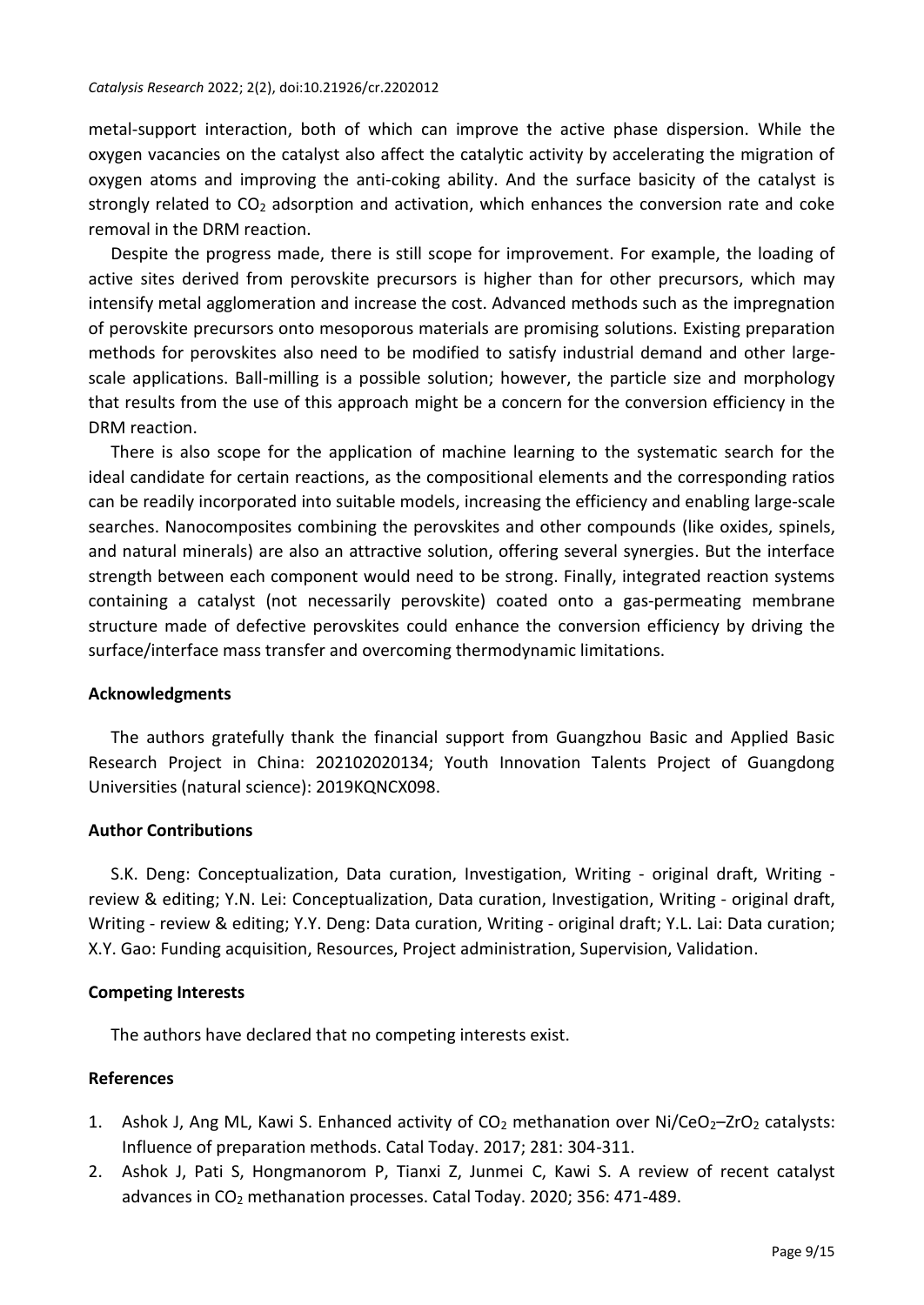- 3. Hongmanorom P, Ashok J, Zhang G, Bian Z, Wai MH, Zeng Y, et al. Enhanced performance and selectivity of  $CO<sub>2</sub>$  methanation over phyllosilicate structure derived Ni–Mg/SBA–15 catalysts. Appl Catal B. 2021; 282: 119564.
- 4. Oh TH. Carbon capture and storage potential in coal-fired plant in Malaysia–a review. Renew Sust Energ Rev. 2010; 14: 2697-2709.
- 5. Chen T, Wang Z, Liu L, Pati S, Wai MH, Kawi S. Coupling CO<sub>2</sub> separation with catalytic reverse water–gas shift reaction via ceramic-carbonate dual-phase membrane reactor. Chem Eng J. 2000; 379: 122182.
- 6. Liu L, Das S, Chen T, Dewangan N, Ashok J, Xi S, et al. Low temperature catalytic reverse water–gas shift reaction over perovskite catalysts in DBD plasma. Appl Catal B. 2020; 265: 118573.
- 7. Yu Y, Chan YM, Bian Z, Song F, Wang J, Zhong Q, et al. Enhanced performance and selectivity of  $CO<sub>2</sub>$  methanation over  $g-C<sub>3</sub>N<sub>4</sub>$  assisted synthesis of NiCeO<sub>2</sub> catalyst: Kinetics and DRIFTS studies. Int J Hydrog Energy. 2018; 43: 15191-15204.
- 8. Yu Y, Bian Z, Song F, Wang J, Zhong Q, Kawi S. Influence of calcination temperature on activity and selectivity of Ni–CeO<sub>2</sub> and Ni–Ce<sub>0.8</sub>Zr<sub>0.2</sub>O<sub>2</sub> catalysts for CO<sub>2</sub> methanation. Top Catal. 2018; 61: 1514-1527.
- 9. Bian Z, Chan YM, Yu Y, Kawi S. Morphology dependence of catalytic properties of Ni/CeO<sub>2</sub> for CO<sup>2</sup> methanation: A kinetic and mechanism study. Catal Today. 2020; 347: 31-38.
- 10. Gao X, Liang J, Wu L, Wu L, Kawi S. Dielectric barrier discharge plasma-assisted catalytic CO<sup>2</sup> hydrogenation: Synergy of catalyst and plasma. Catalysts. 2022; 12: 66.
- 11. Liu L, Zhang Z, Das S, Xi S, Kawi S. LaNiO<sub>3</sub> as a precursor of Ni/La<sub>2</sub>O<sub>3</sub> for reverse water–gas shift in DBD plasma: Effect of calcination temperature. Energy Convers Manag. 2020; 206: 112475.
- 12. Hu J, Poelman H, Marin GB, Detavernier C, Kawi S, Galvita VV. FeO controls the sintering of iron-based oxygen carriers in chemical looping  $CO<sub>2</sub>$  conversion. J  $CO<sub>2</sub>$  Util. 2020; 40: 101216.
- 13. Oemar U, Hidajat K, Kawi S. Pd–Ni catalyst over spherical nanostructured  $Y_2O_3$  support for oxy-CO<sup>2</sup> reforming of methane: Role of surface oxygen mobility. Int J Hydrog Energy. 2015; 40: 12227-12238.
- 14. Bian Z, Das S, Wai MH, Hongmanorom P, Kawi S. A review on bimetallic nickel-based catalysts for CO<sup>2</sup> reforming of methane. ChemPhysChem. 2017; 18: 3117-3134.
- 15. Gao X, Tan Z, Hidajat K, Kawi S. Highly reactive Ni-Co/SiO<sub>2</sub> bimetallic catalyst via complexation with oleylamine/oleic acid organic pair for dry reforming of methane. Catal Today. 2017; 281: 250-258.
- 16. Kathiraser Y, Oemar U, Saw ET, Li Z, Kawi S. Kinetic and mechanistic aspects for  $CO<sub>2</sub>$  reforming of methane over Ni based catalysts. Chem Eng J. 2015; 278: 62-78.
- 17. Li Z, Kathiraser Y, Kawi S. Facile synthesis of high surface area yolk–shell Ni@Ni embedded  $SiO<sub>2</sub>$  via Ni phyllosilicate with enhanced performance for  $CO<sub>2</sub>$  reforming of CH<sub>4</sub>. ChemCatChem. 2015; 7: 160-168.
- 18. Li Z, Mo L, Kathiraser Y, Kawi S. Yolk–satellite–shell structured Ni–Yolk@Ni@SiO<sub>2</sub> nanocomposite: Superb catalyst toward methane CO<sub>2</sub> reforming reaction. ACS Catal. 2014; 4: 1526-1536.
- 19. Gao XY, Ashok J, Widjaja S, Hidajat K, Kawi S. Ni/SiO<sub>2</sub> catalyst prepared via Ni-aliphatic amine complexation for dry reforming of methane: Effect of carbon chain number and amine concentration. Appl Catal A Gen. 2015; 503: 34-42.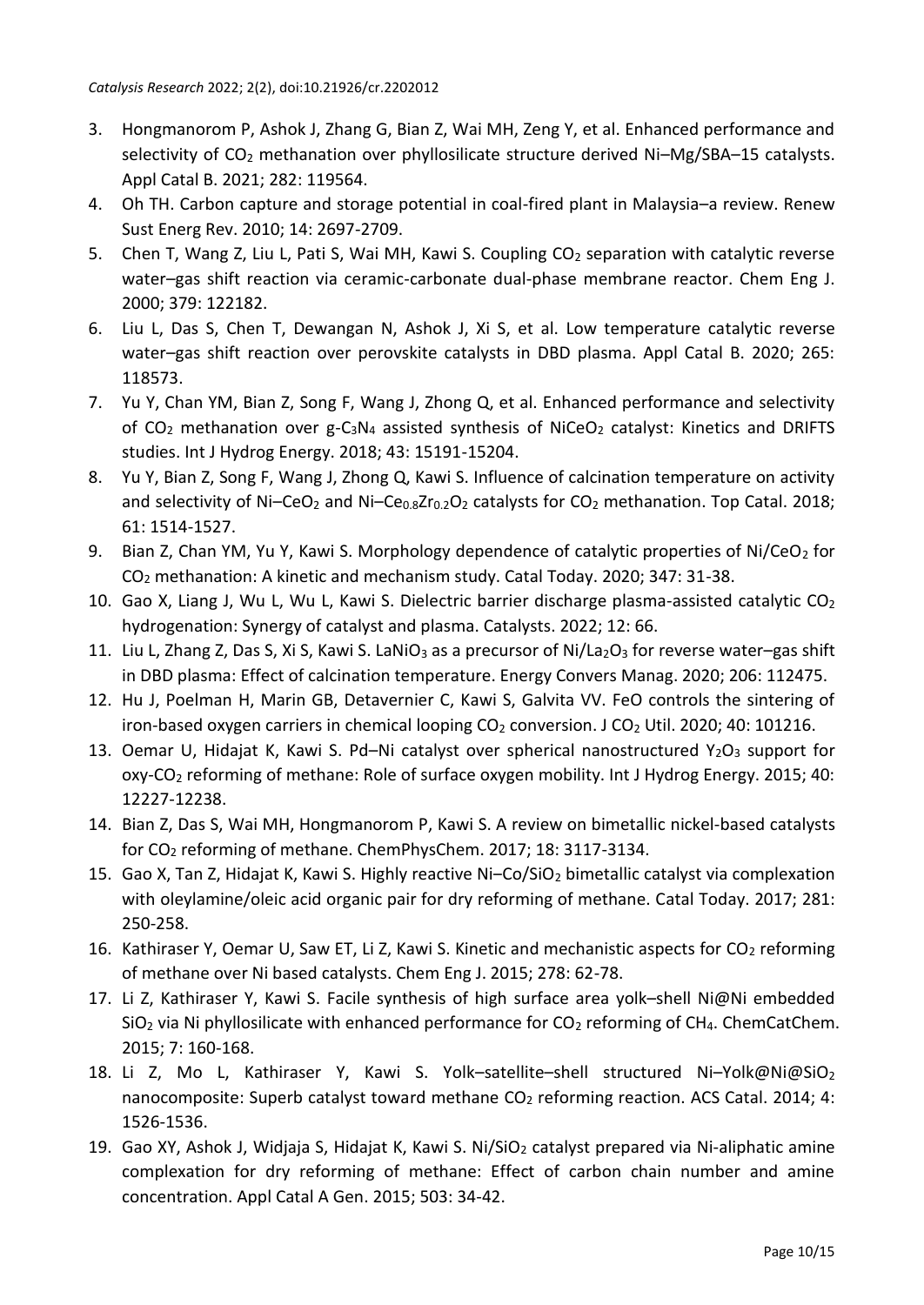- 20. Kawi S, Kathiraser Y, Ni J, Oemar U, Li Z, Saw ET. Progress in synthesis of highly active and stable Nickel–based catalysts for carbon dioxide reforming of methane. ChemSusChem. 2015; 8: 3556-3575.
- 21. Gao X, Lin Z, Li T, Huang L, Zhang J, Askari S, et al. Recent developments in dielectric barrier discharge plasma-assisted catalytic dry reforming of methane over Ni-based catalysts. Catalysts. 2021; 11: 455.
- 22. Gao X, Liu H, Hidajat K, Kawi S. Anti-coking Ni/SiO<sub>2</sub> catalyst for dry reforming of methane: Role of oleylamine/oleic acid organic pair. ChemCatChem. 2015; 7: 4188-4196.
- 23. Gao X, Hidajat K, Kawi S. Facile synthesis of Ni/SiO<sub>2</sub> catalyst by sequential hydrogen/air treatment: A superior anti-coking catalyst for dry reforming of methane. J  $CO<sub>2</sub>$  Util. 2016; 15: 146-153.
- 24. Ni J, Chen L, Lin J, Schreyer MK, Wang Z, Kawi S. High performance of Mg–La mixed oxides supported Ni catalysts for dry reforming of methane: The effect of crystal structure. Int J Hydrog Energy. 2013; 38: 13631-13642.
- 25. Ni J, Zhao J, Chen L, Lin J, Kawi S. Lewis acid sites stabilized nickel catalysts for dry  $(CO_2)$ reforming of methane. ChemCatChem. 2016; 8: 3732-3739.
- 26. Gao X, Ashok J, Kawi S. A review on roles of pretreatment atmospheres for the preparation of efficient Ni-based catalysts. Catal Today. 2021. Doi: 10.1016/j.cattod.2021.06.009.
- 27. Bian Z, Wang Z, Jiang B, Hongmanorom P, Zhong W, Kawi S. A review on perovskite catalysts for reforming of methane to hydrogen production. Renew Sust Energ Rev. 2020; 134: 110291.
- 28. Li Z, Kathiraser Y, Kawi S. Facile synthesis of Multi-Ni-Core@Ni Phyllosilicate@CeO<sub>2</sub> shell hollow spheres with high oxygen vacancy concentration for dry reforming of CH<sub>4</sub>. ChemCatChem. 2018; 10: 2994-3001.
- 29. Gao X, Ge Z, Zhu G, Wang Z, Ashok J, Kawi S. Anti-coking and anti-sintering Ni/Al2O3 catalysts in the dry reforming of methane: Recent progress and prospects. Catalysts. 2021; 11: 1003.
- 30. Gao X, Ashok J, Kawi S. Smart designs of anti-coking and anti-sintering ni-based catalysts for dry reforming of methane: A recent review. Reactions. 2020; 1: 162-194.
- 31. Li Z, Kathiraser Y, Ashok J, Oemar U, Kawi S. Simultaneous tuning porosity and basicity of Nickel@Nickel-Magnesium phyllosilicate core-shell catalysts for CO<sub>2</sub> reforming of CH<sub>4</sub>. Langmuir. 2014; 30: 14694-14705.
- 32. Das S, Jangam A, Xi S, Borgna A, Hidajat K, Kawi S. Highly dispersed Ni/silica by carbonization– calcination of a chelated precursor for coke-free dry reforming of methane. ACS Appl Energy Mater. 2020; 3: 7719-7735.
- 33. Hu J, Hongmanorom P, Chirawatkul P, Kawi S. Efficient integration of  $CO<sub>2</sub>$  capture and conversion over a Ni supported CeO<sub>2</sub>-modified CaO microsphere at moderate temperature. Chem Eng J. 2021; 426: 130864.
- 34. Kathiraser Y, Wang Z, Kawi S. Oxidative CO<sub>2</sub> reforming of methane in La<sub>0.6</sub>Sr<sub>0.4</sub>Co<sub>0.8</sub>Ga<sub>0.2</sub>O<sub>3-6</sub> (LSCG) hollow fiber membrane reactor. Environ Sci Technol. 2013; 47: 14510-14517.
- 35. Alves HJ, Junior CB, Niklevicz RR, Frigo EP, Frigo MS, Coimbra-Araújo CH. Overview of hydrogen production technologies from biogas and the applications in fuel cells. Int J Hydrog Energy. 2013; 38: 5215-5225.
- 36. Gao X, Lin X, Xie X, Li J, Wu X, Li Y, et al. Modification strategies of heterogeneous catalysts for water-gas shift reactions. React Chem Eng. 2022; 7: 551-565.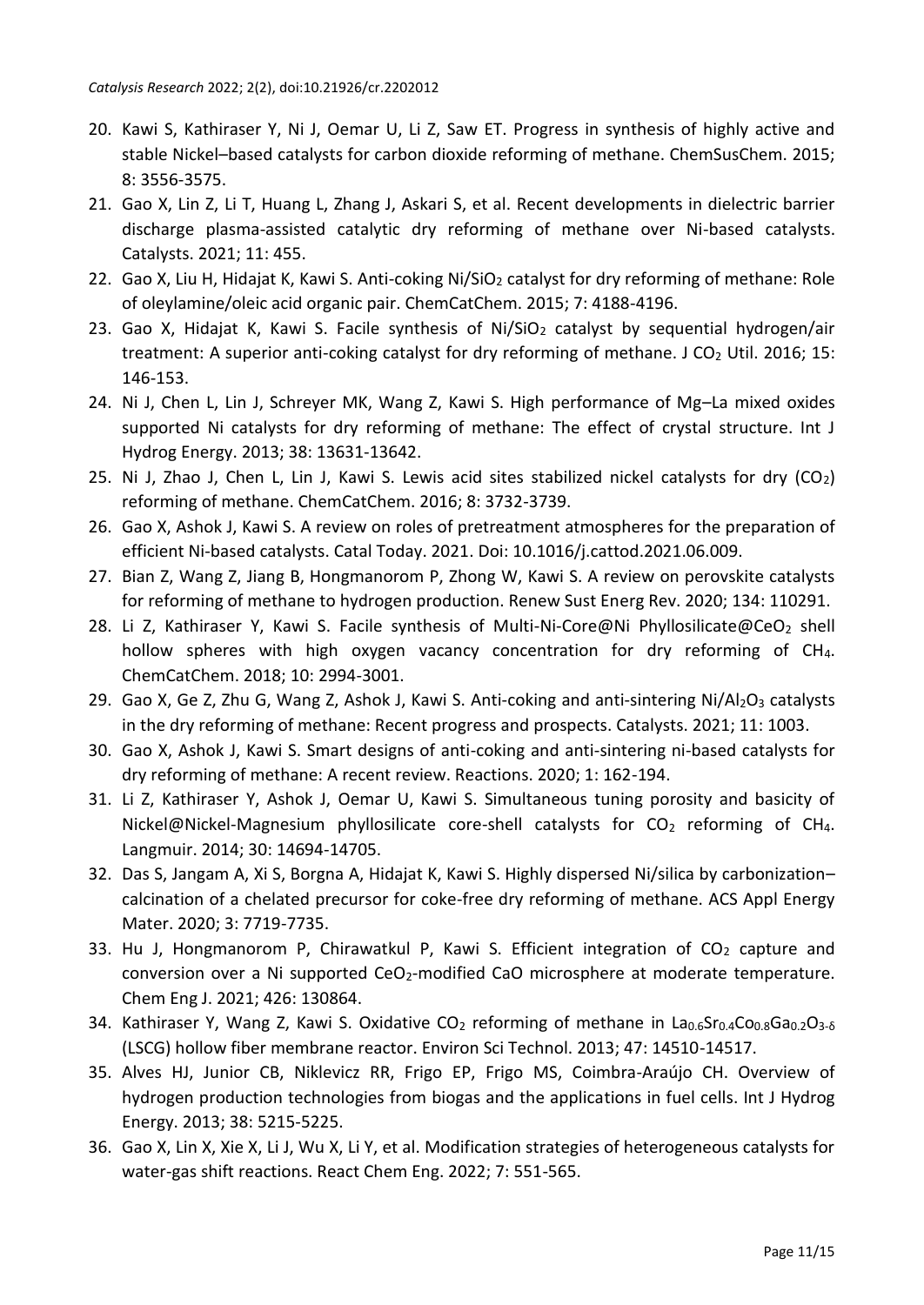- 37. Faramawy S, Zaki T, Sakr AE. Natural gas origin, composition, and processing: A review. J Nat Gas Sci Eng. 2016; 34: 34-54.
- 38. Wang W, Wang W, Chen S. The effects of hydrogen dilution, carbon monoxide poisoning for a Pt-Ru anode in a proton exchange membrane fuel cell. Int J Hydrog Energy. 2016; 41: 20680-20692.
- 39. Das S, Pérez-Ramírez J, Gong J, Dewangan N, Hidajat K, Gates BC, et al. Core–shell structured catalysts for thermocatalytic, photocatalytic, and electrocatalytic conversion of  $CO<sub>2</sub>$ . Chem Soc Rev. 2020; 49: 2937-3004.
- 40. Bian Z, Zhong W, Yu Y, Wang Z, Jiang B, Kawi S. Dry reforming of methane on Ni/mesoporous-Al2O<sup>3</sup> catalysts: Effect of calcination temperature. Int J Hydrog Energy. 2021; 46: 31041-31053.
- 41. Sutthiumporn K, Maneerung T, Kathiraser Y, Kawi S. CO<sub>2</sub> dry-reforming of methane over  $La<sub>0.8</sub>Sr<sub>0.2</sub>Ni<sub>0.8</sub>M<sub>0.2</sub>O<sub>3</sub>$  perovskite (M = Bi, Co, Cr, Cu, Fe): Roles of lattice oxygen on C–H activation and carbon suppression. Int J Hydrog Energy. 2012; 37: 11195-11207.
- 42. Yang T, Kathiraser Y, Kawi S. La<sub>0.6</sub>Sr<sub>0.4</sub>Co<sub>0.8</sub>Ni<sub>0.2</sub>O<sub>3-6</sub> hollow fiber membrane reactor: Integrated oxygen separation‒CO<sup>2</sup> reforming of methane reaction for hydrogen production. Int J Hydrog Energy. 2013; 38: 4483-4491.
- 43. Li Z, Das S, Hongmanorom P, Dewangan N, Wai MH, Kawi S. Silica-based micro-and mesoporous catalysts for dry reforming of methane. Catal Sci Technol. 2018; 8: 2763-2778.
- 44. Dewangan N, Hui WM, Jayaprakash S, Bawah AR, Poerjoto AJ, Jie T, et al. Recent progress on layered double hydroxide (LDH) derived metal-based catalysts for  $CO<sub>2</sub>$  conversion to valuable chemicals. Catal Today. 2020; 356: 490-513.
- 45. Bian Z, Kawi S. Preparation, characterization and catalytic application of phyllosilicate: A review. Catal Today. 2020; 339: 3-23.
- 46. Li Z, Jiang B, Wang Z, Kawi S. High carbon resistant Ni@Ni phyllosilicate@SiO<sub>2</sub> core shell hollow sphere catalysts for low temperature CH<sub>4</sub> dry reforming. J CO<sub>2</sub> Util. 2018; 27: 238-246.
- 47. Mo L, Leong KK, Kawi S. A highly dispersed and anti-coking  $Ni La<sub>2</sub>O<sub>3</sub>/SiO<sub>2</sub>$  catalyst for syngas production from dry carbon dioxide reforming of methane. Catal Sci Technol. 2014; 4: 2107- 2114.
- 48. Li Z, Kawi S. Multi-Ni@Ni phyllosilicate hollow sphere for CO<sub>2</sub> reforming of CH<sub>4</sub>: Influence of Ni precursors on structure, sintering, and carbon resistance. Catal Sci Technol. 2018; 8: 1915- 1922.
- 49. Das S, Ashok J, Bian Z, Dewangan N, Wai MH, Du Y, et al. Silica–ceria sandwiched Ni core–shell catalyst for low temperature dry reforming of biogas: Coke resistance and mechanistic insights. Appl Catal B. 2018; 230: 220-236.
- 50. Sutthiumporn K, Kawi S. Promotional effect of alkaline earth over Ni-La<sub>2</sub>O<sub>3</sub> catalyst for CO<sub>2</sub> reforming of CH<sub>4</sub>: Role of surface oxygen species on  $H_2$  production and carbon suppression. Int J Hydrog Energy. 2011; 36: 14435-14446.
- 51. Bian Z, Kawi S. Sandwich-like Silica@Ni@Silica multicore–shell catalyst for the lowtemperature dry reforming of methane: Confinement effect against carbon formation. ChemCatChem. 2018; 10: 320-328.
- 52. Gao X, Li J, Zheng M, Cai S, Zhang J, Askari S, et al. Recent progress in anti-coking Ni catalysts for thermo-catalytic conversion of greenhouse gases. Process Saf Environ Prot. 2021; 156: 598-616.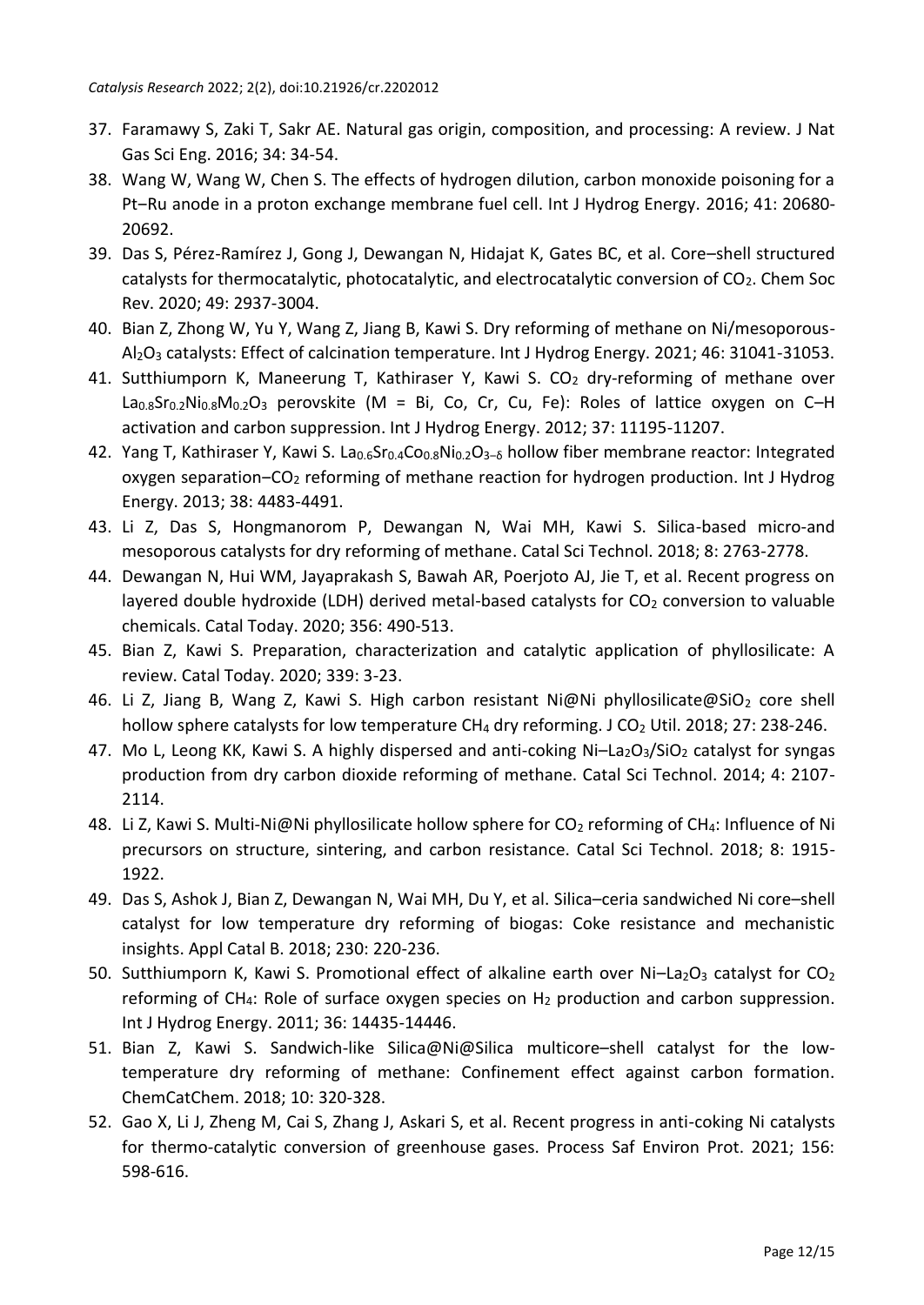- 53. Li Z, Wang Z, Jiang B, Kawi S. Sintering resistant Ni nanoparticles exclusively confined within SiO<sup>2</sup> nanotubes for CH<sup>4</sup> dry reforming. Catal Sci Technol. 2018; 8: 3363-3371.
- 54. Bian Z, Suryawinata IY, Kawi S. Highly carbon resistant multicore-shell catalyst derived from Ni-Mg phyllosilicate nanotubes@silica for dry reforming of methane. Appl Catal B. 2016; 195: 1-8.
- 55. Ni J, Chen L, Lin J, Kawi S. Carbon deposition on borated alumina supported nano-sized Ni catalysts for dry reforming of CH4. Nano Energy. 2012; 1: 674-686.
- 56. Bian Z, Kawi S. Highly carbon-resistant Ni-Co/SiO<sub>2</sub> catalysts derived from phyllosilicates for dry reforming of methane. J CO<sup>2</sup> Util. 2017; 18: 345-352.
- 57. Gao X, Wang Z, Ashok J, Kawi S. A comprehensive review of anti-coking, anti-poisoning and anti-sintering catalysts for biomass tar reforming reaction. Chem Eng Sci X. 2020; 7: 100065.
- 58. Wang N, Yu X, Wang Y, Chu W, Liu M. A comparison study on methane dry reforming with carbon dioxide over LaNiO<sub>3</sub> perovskite catalysts supported on mesoporous SBA-15, MCM-41 and silica carrier. Catal Today. 2013; 212: 98-107.
- 59. Pérez-Camacho MN, Abu-Dahrieh J, Goguet A, Sun K, Rooney D. Self-cleaning perovskite type catalysts for the dry reforming of methane. Chinese J Catal. 2014; 35: 1337-1346.
- 60. Kwon O, Huang R, Cao T, Vohs JM, Gorte RJ. Dry reforming of methane over Ni supported on LaMnO<sup>3</sup> thin films. Catal Today. 2021; 382: 142-147.
- 61. Moradi GR, Khosravian F, Rahmanzadeh M. Effects of partial substitution of Ni by Cu in LaNiO<sub>3</sub> perovskite catalyst for dry methane reforming. Chinese J Catal. 2012; 33: 797-801.
- 62. Kumar Yadav P, Das T, Mondal P. Effect of the magnesia and alumina in the modifiedsupported perovskite-type catalysts for the dry reforming of methane. Fuel. 2021; 302: 121233.
- 63. Alenazey F, AlOtaibi B, Otaibi RA, Alyousef Y, Alqahtania S, Qazaq A, et al. A Novel carbonresistant perovskite catalyst for hydrogen production using methane dry reforming. Top Catal. 2021; 64: 348-356.
- 64. Das S, Bhattar S, Liu L, Wang Z, Xi S, Spivey JJ, et al. Effect of partial Fe substitution in La0.9Sr0.1NiO<sub>3</sub> perovskite-derived catalysts on the reaction mechanism of methane dry reforming. ACS Catal. 2020; 10: 12466-12486.
- 65. Carrillo AJ, Serra JM. Exploring the stability of Fe–Ni alloy nanoparticles exsolved from doublelayered perovskites for dry reforming of methane. Catalysts. 2021; 116: 741.
- 66. Pavlova S, Kapokova L, Bunina R, Alikina G, Sazonova N, Krieger T, et al. Syngas production by  $CO<sub>2</sub>$  reforming of methane using LnFeNi(Ru) $O<sub>3</sub>$  perovskites as precursors of robust catalysts. Catal Sci Technol. 2012; 210: 2099-2108.
- 67. Joo S, Kim K, Kwon O, Oh J, Kim HJ, Zhang L, et al. Enhancing Thermocatalytic activities by upshifting the d-Band center of exsolved Co-Ni-Fe ternary alloy nanoparticles for the dry reforming of methane. Angew Chem Int Ed. 2021; 6029: 15912-15919.
- 68. Touahra F, Chebout R, Lerari D, Halliche D, Bachari K. Role of the nanoparticles of Cu–Co alloy derived from perovskite in dry reforming of methane. Energy. 2019; 171: 465-474.
- 69. Shah S, Sayono S, Ynzunza J, Pan R, Xu M, Pan X, et al. The effects of stoichiometry on the properties of exsolved Ni–Fe alloy nanoparticles for dry methane reforming. AIChE J. 2020; 66: e17078.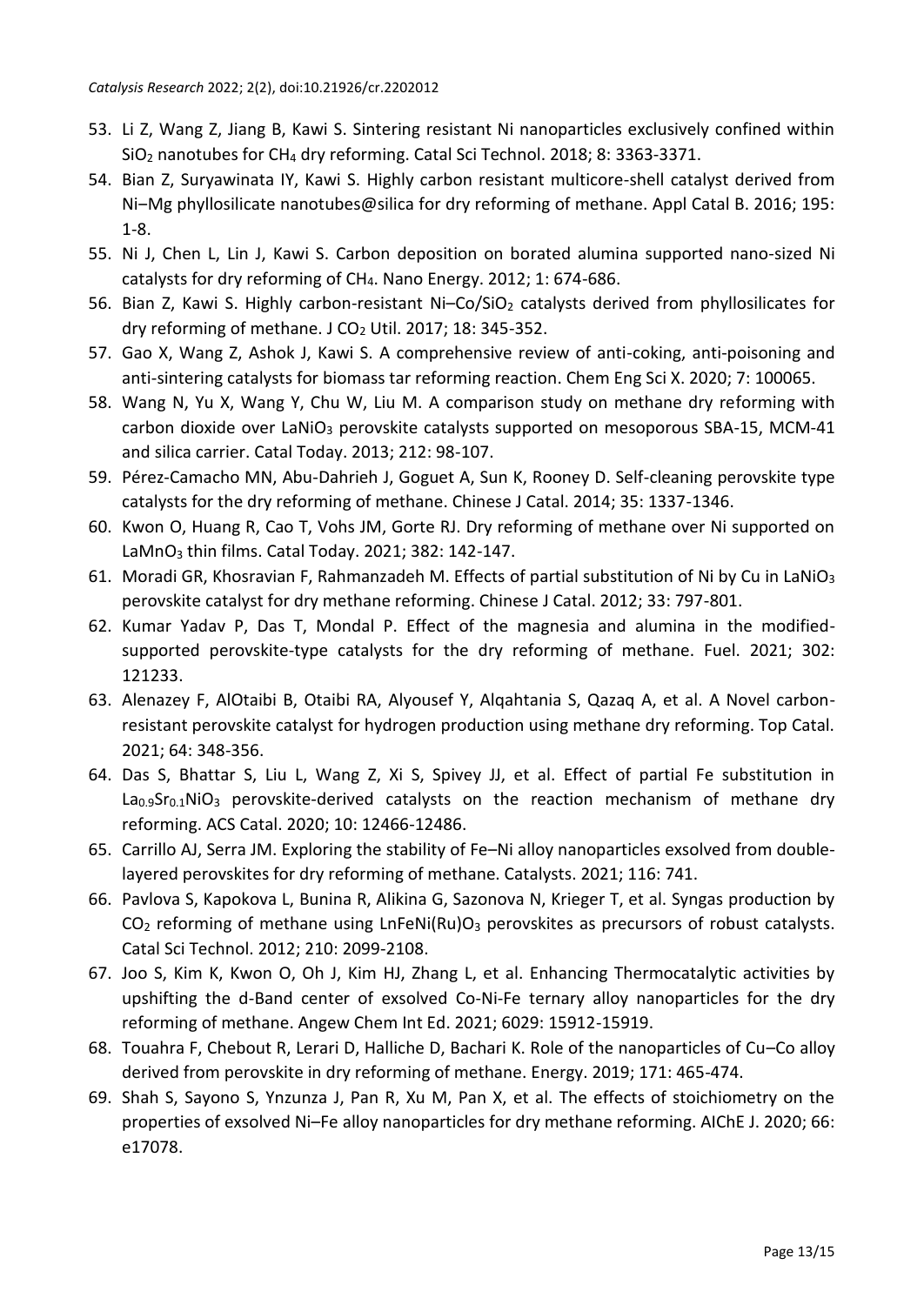- 70. Papargyriou D, Miller DN, Sirr Irvine JT. Exsolution of Fe–Ni alloy nanoparticles from  $(La, Sr)(Cr, Fe, Ni)O<sub>3</sub>$  perovskites as potential oxygen transport membrane catalysts for methane reforming. J Mater Chem A. 2019; 726: 15812-15822.
- 71. Thalinger R, Gocyla M, Heggen M, Dunin-Borkowski R, Grünbacher M, Stöger-Pollach M, et al. Ni–perovskite interaction and its structural and catalytic consequences in methane steam reforming and methanation reactions. J Catal. 2016; 337: 26-35.
- 72. Figueredo GP, Medeiros RL, Macedo HP, de Oliveira AA, Braga RM, Mercury JM, et al. A comparative study of dry reforming of methane over nickel catalysts supported on perovskitetype LaAlO<sub>3</sub> and commercial α-Al<sub>2</sub>O<sub>3</sub>. Int J Hydrog Energy. 2018; 43: 11022-11037.
- 73. Kim WY, Jang JS, Ra EC, Kim KY, Kim EH, Lee JS. Reduced perovskite LaNiO<sub>3</sub> catalysts modified with Co and Mn for low coke formation in dry reforming of methane. Appl Catal A Gen. 2019; 575: 198-203.
- 74. Yadav PK, Das T. Study of the perovskite-type catalysts 40LaNi<sub>0.75</sub>Fe<sub>0.25−X</sub> M<sub>X</sub>O<sub>3</sub>/SiO<sub>2</sub> (M = Ce, Zr) for the dry reforming of methane. React Kinet Mech Catal. 2021; 1321: 279-300.
- 75. Rabelo-Neto RC, Sales HB, Inocêncio CV, Varga E, Oszko A, Erdohelyi A, et al. CO<sub>2</sub> reforming of methane over supported LaNiO<sub>3</sub> perovskite-type oxides. Appl Catal B. 2018; 221: 349-361.
- 76. Gonzalez-Castano M, de Miguel JN, Penkova A, Centeno MA, Odriozola JA, Arellano-Garcia H.  $Ni/YMnO<sub>3</sub>$  perovskite catalyst for  $CO<sub>2</sub>$  methanation. Appl Mater Today. 2021; 23: 101055.
- 77. Polo-Garzon F, Fung V, Liu X, Hood ZD, Bickel EE, Bai L, et al. Understanding the impact of surface reconstruction of perovskite catalysts on CH<sup>4</sup> activation and combustion. ACS Catal. 2018; 8: 10306-10315.
- 78. Dama S, Ghodke SR, Bobade R, Gurav HR, Chilukuri S. Active and durable alkaline earth metal substituted perovskite catalysts for dry reforming of methane. Appl Catal B. 2018; 224: 146- 158.
- 79. Bhattar S, Abedin MA, Shekhawat D, Haynes DJ, Spivey JJ. The effect of La substitution by Srand Ca-in Ni substituted Lanthanum Zirconate pyrochlore catalysts for dry reforming of methane. Appl Catal A Genl. 2020; 602: 117721.
- 80. Wang M, Zhao T, Dong X, Li M, Wang H. Effects of Ce substitution at the A-site of LaNi<sub>0.5</sub>Fe<sub>0.5</sub>O<sub>3</sub> perovskite on the enhanced catalytic activity for dry reforming of methane. Appl Catal B. 2018; 224: 214-221.
- 81. Shahnazi A, Firoozi S. Improving the catalytic performance of LaNiO<sub>3</sub> perovskite by manganese substitution via ultrasonic spray pyrolysis for dry reforming of methane. J CO<sub>2</sub> Util. 2021; 45: 101455.
- 82. Kim HS, Jeon Y, Kim JH, Jang GY, Yoon SP, Yun JW. Characteristics of Sr<sub>1–x</sub>Y<sub>x</sub>Ti<sub>1-y</sub>Ru<sub>y</sub>O<sub>3+</sub>/-<sub>6</sub> and Ru-impregnated Sr<sub>1-x</sub>Y<sub>x</sub>TiO<sub>3+/-δ</sub> perovskite catalysts as SOFC anode for methane dry reforming. Appl Surf Sci. 2020; 510: 145450.
- 83. Khalesi A, Arandiyan HR, Parvari M. Effects of lanthanum substitution by strontium and calcium in La–Ni–Al perovskite oxides in dry reforming of methane. Chinese J Catal. 2008; 2910: 960-968.
- 84. Yang EH, Noh YS, Ramesh S, Lim SS, Moon DJ. The effect of promoters in La<sub>0.9</sub>M<sub>0.1</sub>Ni<sub>0.5</sub>Fe<sub>0.5</sub>O<sub>3</sub> (M = Sr, Ca) perovskite catalysts on dry reforming of methane. Fuel Process Technol. 2015; 134: 404-413.